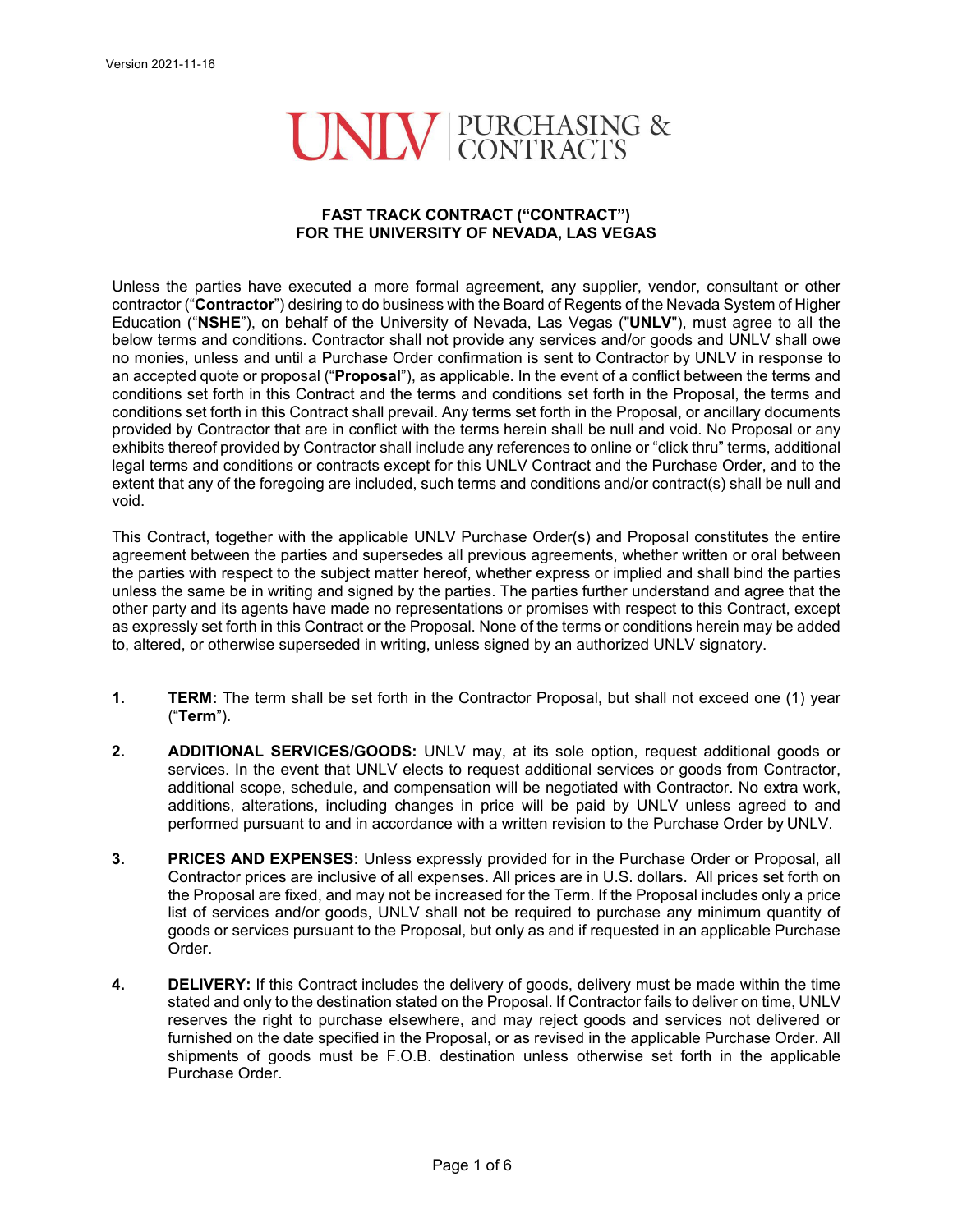- **5. INVOICE(S):** Provided Contractor is not in breach and the invoice is correct, all payments shall be made within thirty (30) days of acceptance of the related invoice. Should the acceptance of such invoices be in doubt, Contractor shall not be due any interest or penalty on any unpaid amounts. The Purchase Order number must be referenced on the invoices. Invoices should be submitted immediately after delivery, or performance, as applicable.
- **6. COMPLIANCE:** Contractor warrants and agrees that it will at all times during the Term, comply with all applicable local, state and federal standards, codes, statutes and regulations, including, but not limited to, OSHA, EPA, ADA, HIPAA, and provide upon request, proof of compliance with the foregoing.
- **7. TAXES, LICENSES AND PERMITS:** Contractor warrants and agrees that it is, and shall remain for the duration of this Contract, a duly organized, validly existing entity, in good standing and has all the requisite power, permissions, licenses, permits, franchise, insurance and authorities necessary to provide the goods and/or services. UNLV is exempt from paying state, local and federal excise taxes as provided by Nevada Revised Statutes ("**NRS**"). The NSHE/UNLV State Tax Exempt Number is RCE-000-441. The Federal Tax ID number is 88-6000024.
- **8. BUSINESS LICENSE REQUIREMENT**: Contractor certifies that it has and shall maintain during the Term, a current Nevada business license or that it is exempt from such requirement.
- **9. GOVERNING LAW:** The laws of the State of Nevada shall govern the validity, construction, interpretation, and effect of this Contract, excluding any laws or principals regarding the conflict or choice of laws. Any and all disputes arising out of or in connection with this Contract shall be litigated in a court of competent jurisdiction in Clark County, State of Nevada, and Contractor expressly consents to the jurisdiction of said court.
- **10. DEFAULT:** Either party may terminate this Contract if the other party fails to cure any material breach within seven (7) calendar days from receipt of written notice. On the effective date of the termination, Contractor shall terminate all work and take all reasonable actions to mitigate expenses, and Contractor shall immediately refund UNLV a pro-rata amount of any advance or prepaid unearned monies, or send UNLV a final invoice, as applicable. Notwithstanding anything to the contrary herein and regardless of choice of law, UNLV hereby asserts and shall be entitled to claim sovereign immunity and be entitled to all applicable liability limits and statutory protections, including, but not limited to those set forth in NRS Chapter 41.
- **11. TERMINATION FOR CONVENIENCE:** UNLV shall have the right at any time to terminate this Contract, in whole or in part, for any reason including insufficient appropriations, by providing Contractor with ten (10) calendar days' written notice. Upon termination, Contractor shall submit a final invoice.
- **12. ASSIGNS AND SUCCESSORS**: Contractor shall not assign, transfer, or delegate any rights, obligations, or duties under this Contract without the prior written consent of UNLV. Notwithstanding the foregoing, Contractor shall be fully responsible to UNLV and shall indemnify UNLV for any acts or omissions of any contractors, subcontractors, consultants, subconsultants, service providers, and vendors engaged by Contractor to perform any of the services (collectively, "**Subcontractor(s)**") hired by Contractor, regardless of whether UNLV consented to the use of any such Subcontractors.
- **13. CONFIDENTIALITY:** Contractor acknowledges and agrees that it is to keep all confidential information secure and is not to disseminate or use any materials and/or data that belongs to UNLV, whether originals or copies. Contractor acknowledges that UNLV would be materially harmed if such confidentiality is not maintained and any referenced material and/or data was disseminated in any form without UNLV's prior written approval.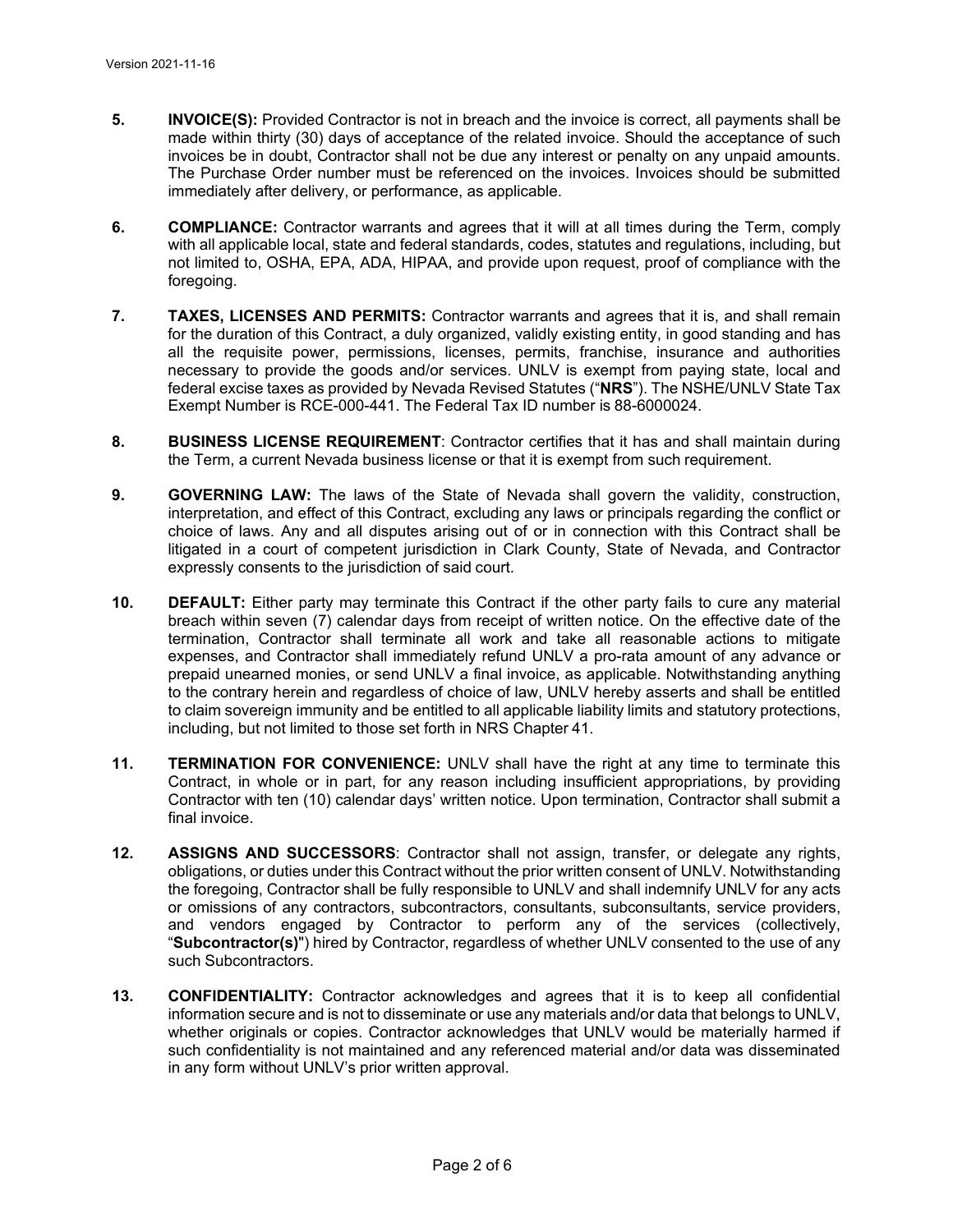In the event that Contractor has access to nonpublic personal information relating to an identifiable individual (such as name, postal address, financial information, email address, telephone number, date of birth, Social Security number, and other sensitive information) of UNLV, alumni, employees, and students (collectively, "**UNLV User Data**") during the Term, Contractor agrees that UNLV User Data is highly sensitive and to afford it the maximum security Contractor can provide using commercially acceptable standards, no less rigorous than it protects its own customer and employee data. Contractor agrees to comply with all applicable laws and regulations relating to privacy, including, but not limited to the Family Educational Rights and Privacy Act ("**FERPA**") and the Gramm-Leach-Bliley Act ("**GLBA**"). If applicable, Contractor shall immediately inform UNLV by telephone at (702) 895-1886, by email at informationsecurityoffice@unly.edu, and in writing at the notice address, of any information security incident, suspected unauthorized access, or breach involving UNLV User Data of which Contractor becomes aware. After providing any UNLV User Data or other customer data requested by UNLV in an acceptable format, Contractor agrees to immediately destroy all confidential information and any UNLV User Data received hereunder upon termination of this Contract except as prohibited by law. Contractor agrees to stipulate to an entry of injunctive relief without posting bond, in order to prevent or remedy a breach of this Section. Contractor acknowledges and agrees that any violation of this Section is a material breach of this Contract, and entitles UNLV to immediately terminate this Contract without penalty and receive a pro-rata refund of any prepaid unearned monies paid by UNLV. This Section shall survive termination of this Contract.

- **14. DEBARMENT/SUSPENSION STATUS:** Contractor certifies that it is not suspended, debarred or ineligible from entering into contracts with the Executive Branch of the Federal Government, or in receipt of a notice of proposed debarment from any state agency or local public body. Contractor agrees to provide immediate notice to UNLV in the event of being suspended, debarred or declared ineligible by any state or federal department or agency, or upon receipt of a notice of proposed debarment during the Term.
	- **15. EQUAL EMPLOYMENT OPPORTUNITY:** Contractor certifies that it and its Subcontractors do not discriminate against any employee or applicant for employment or person to whom it provides services because of race, sex, color, creed, ethnicity, religion, age, marital status, pregnancy, gender, gender identity, gender expression, genetic information, veteran's status, national origin, physical or mental disability, or any other factor protected by anti-discrimination laws, and that it complies with all applicable federal, state and local laws and executive orders regarding employment. In the event Contractor or its Subcontractors are found guilty by an appropriate authority to be in violation of any such federal, state, or local law, UNLV may declare Contractor in breach of this Contract and immediately terminate this Contract, and Contractor shall immediately refund UNLV any prepaid or advance unearned monies that UNLV paid to Contractor.
- **16. OWNERSHIP OF MATERIALS:** By signing this Contract, Contractor acknowledges that any materials and/or data that may result from its efforts, as related to this Contract are the property of UNLV and, as such, may not be disseminated in any form whatsoever to any person, group or organization without the prior written authorization of UNLV. Except as otherwise explicitly provided in the Proposal, Contractor shall provide good title to any applicable reports, data, applications, website development, and/or work product of any kind (collectively, "**Deliverable(s)**")**,** and Contractor shall execute any additional documents necessary to secure or renew UNLV's rights in and to any applicable Deliverable. Contractor warrants that it is either the owner of all methodologies used and/or Deliverables transferred/licensed (as applicable) hereunder or that it has all appropriate licenses or permissions necessary to perform the services and/or transfer/license the Deliverables (as applicable). As applicable, Contractor acknowledges and agrees that the Deliverable(s), for purposes of copyright law, are deemed a "work made for hire" basis as so defined within the meaning of the Copyright Act (Title 17 of the United States Code) and that, as between Contractor and UNLV, the Deliverable(s) and all reproductions thereof shall be the sole and exclusive property of UNLV free from any claims by Contractor or anyone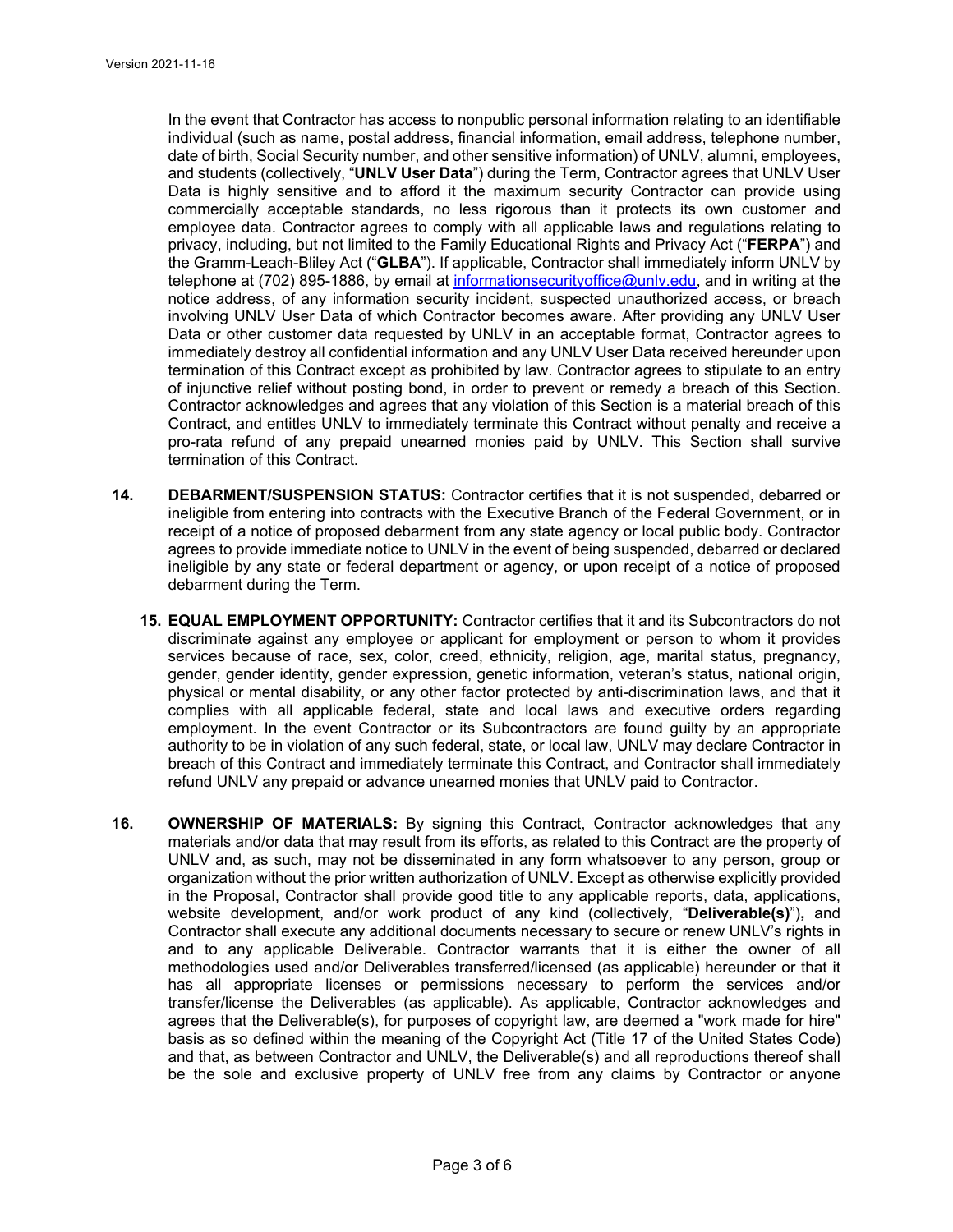deriving rights through them. Contractor hereby grants, sells, assigns, and transfers unto UNLV, its successors, and assigns all and any of Contractor's interest, right, title, and other intellectual property rights without limitation in and to the Deliverable(s), as well as the right to secure and renew any applicable copyrights in the original and in all derivative works in the United States and all other countries of the world, the right to redistribute the Deliverable(s) in any form and the right to sue for past, present, and future infringement of such rights, in the name of UNLV. If, for any reason, the Deliverable(s) are not deemed to be a "work made for hire," this Contract shall operate as an irrevocable assignment of all rights thereto to UNLV, its successors, and assigns. And if for any reason the Deliverables are not designated as an assignment or a "work made for hire" then Contractor grants to UNLV, its successors, and assigns, a perpetual, exclusive, royalty-free, license to use, copy, make and redistribute the Deliverable(s) throughout the universe.

- **17. AUDIT:** Contractor agrees to maintain and preserve its books and records in accordance with generally accepted accounting procedures for a minimum of three (3) years, or longer if required by an applicable law or regulation. Upon UNLV's request, during the Term or for a period of two (2) years thereafter, Contractor shall in a timely manner, allow UNLV, UNLV's internal auditor or a third party auditor retained by UNLV to audit and analyze Contractor's compliance with the provisions of this Contract, and shall cooperate with any competent regulatory body and shall allow such other access to Contractor's premises and relevant records where required by legal processes or applicable laws or regulations.
	- **18. WARRANTY:** Contractor expressly warrants that all items**,** goods or services purchased hereunder will conform to the drawings, specifications or samples (if any) or other descriptions set forth in the Proposal; meet or exceed the commercially acceptable standard for similar goods or services; and will be fit and sufficient for the purpose intended as an implied warranty of merchantability. Contractor further warrants that in the performance of Services Contractor shall utilize Contractor's professional efforts, skill, judgment and abilities in accordance with the common law standard of care and skill ordinarily exercised by members of the same profession currently practicing under similar circumstances and in a manner consistent with locally accepted standards for professional skill and care.
- **19. PRICE WARRANTY:** Contractor warrants that the price(s) for the items, goods or services sold hereunder are not less favorable than those extended to any other customer (whether government or commercial) for the same or similar items or services in similar quantities. In the event Contractor reduces its price(s) for such items or services during the Term, Contractor agrees to reduce the price(s) hereof accordingly.
- **20. HAZARDOUS MATERIALS (AS APPLICABLE):** Contractor(s) furnishing supplies which contain hazardous materials must label each container listing the identity of such material. Each carton or package must also be identified on the outside with the appropriate hazard warning. Contractor must furnish the necessary Material Safety Data Sheets ("**MSDS**") for each chemical, substance or product listed on the applicable Purchase Order. The Purchase Order Number must appear on all MSDS material pertaining thereto.
- **21. FITNESS FOR DUTY, INSPECTION, AND LOANED ITEMS OR FACILITIES (AS APPLICABLE):**  Contractor shall ensure that it has engaged sufficient personnel with the expertise required for the provision of services pursuant to this Contract or the Proposal. Contractor shall ensure that Contractor personnel providing the services (which shall include Contractor principals and Subcontractors) shall: i) report for work in a manner fit to do their job when providing services for UNLV or on UNLV owned, leased, or operated property ("**Premises**") and ii) shall not be under the influence of or in possession of any alcoholic beverages or of any controlled substances (as defined by NRS 453.146 or any applicable federal law or statute) when providing services for UNLV or on UNLV Premises (except as properly prescribed to them by a physician and provided that it does not affect their ability to safely and proficiently provide the services). Searches by UNLV representatives may be made of persons, personal effects, lockers, or other storage areas on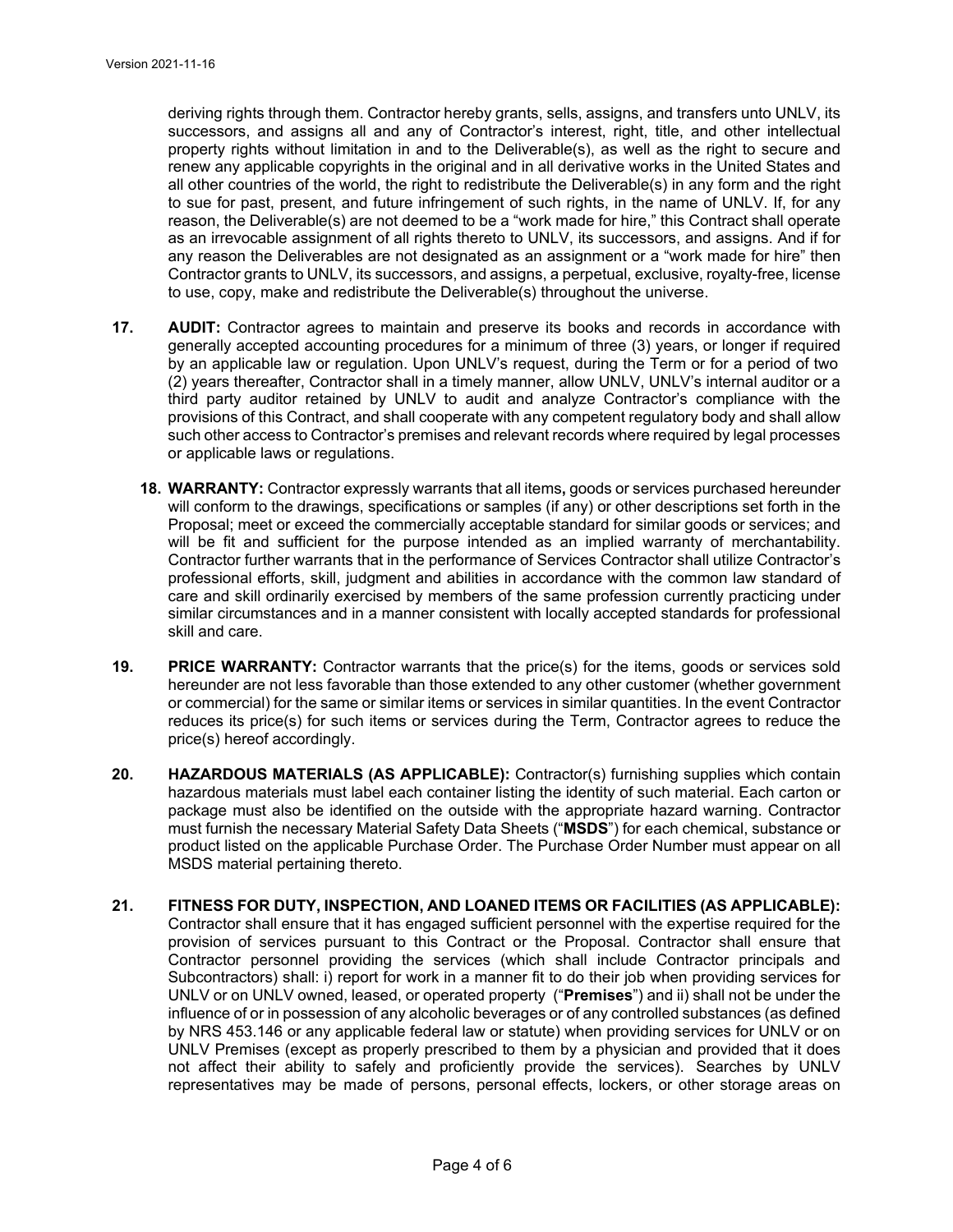UNLV Premises to detect evidence of unlawful substances or prohibited items which must not be brought onto UNLV Premises. Any supplies, equipment, tools, items, vehicles, carts, or facilities shall be loaned solely as a convenience to Contractor and are provided "as is" without any representations as to the condition, suitability for use, freedom from defect, or hazards.

- **22. SUSTAINABILITY OF GOODS PROVIDED (AS APPLICABLE):** Sustainable goods and services should be offered whenever available or specifically when required in the Proposal. All electronic equipment UNLV purchases must be Energy Star rated (or, if there is no Energy Star rating for the desired equipment, energy efficient models or substitutes are preferred).
- **23. NO MALWARE WARRANTY (AS APPLICABLE):** Contractor warrants and represents that to the best of its knowledge and belief, that the links, data, CD-Roms, products, Deliverables and materials provided hereunder are free of viruses, trojans, use-driven destruction mechanisms, disabling devices, and malware, and that all products, CD-Roms, Deliverables, data and materials provided do not infringe on the intellectual property rights of any third party.
- **24. USE OF UNIVERSITY NAME AND/OR LOGO IN ADVERTISING:** Contractor acknowledges that it shall not use the name of the Board of Regents of the Nevada System of Higher Education; University of Nevada, Las Vegas; Nevada State College; or any other NSHE logos, marks, trademarks, trade names, trade dress, slogans, or other indicia of ownership of the foregoing (collectively, "**Marks**"). Contractor agrees that the Marks are the sole property of NSHE and that it shall not use any of the Marks in its advertising, or in the production of any materials related to this Contract or the Proposal, without the prior written approval of UNLV.
- **25. SEVERABILITY:** In the event any one or more of the provisions of this Contract shall for any reason be held to be invalid, illegal, or unenforceable, such provision(s) shall be treated as severable, leaving the remaining provisions of this Contract unimpaired, and this Contract shall be construed as if such invalid, illegal or unenforceable provision(s) were not present.
- **26. WAIVER:** A failure or delay of either party to enforce at any time any of the provisions of this Contract shall not be construed to be a waiver of a party's right to enforce strict compliance of such provisions(s) of this Contract.
- **27. HEADINGS:** The headings in this Contract are for purposes of convenience and reference only and shall not in any way define, limit, extend or otherwise affect the meaning or interpretation of any of the terms hereof.
- **28. INDEPENDENT CONTRACTOR:** Contractor expressly agrees that Contractor's employees and/or Subcontractors shall not be treated or considered as the servants and employees of UNLV, it being the intention of the parties that Contractor shall be and remain an independent contractor, and that nothing contained in this Contract shall be construed inconsistent with that status. Contractor covenants and agrees to save and hold harmless UNLV from and against any and all damages, claims, costs or expenses whatsoever, due to the existence of any applicable labor/employment codes, ordinances, and of any and all claims, costs and expenses in connection therewith under any claim or subrogation provided by said applicable codes, ordinances or otherwise.
- **29. NON-EXCLUSIVE:** This Contract is of a non-exclusive nature and both parties shall be free to enter into similar agreements with other parties.
- **30. NOTICES:** Written notices required under this Contract shall be sent certified mail, return receipt requested, to: Director of Purchasing and Contracts University of Nevada, Las Vegas 4505 Maryland Parkway Las Vegas NV 89154-1033